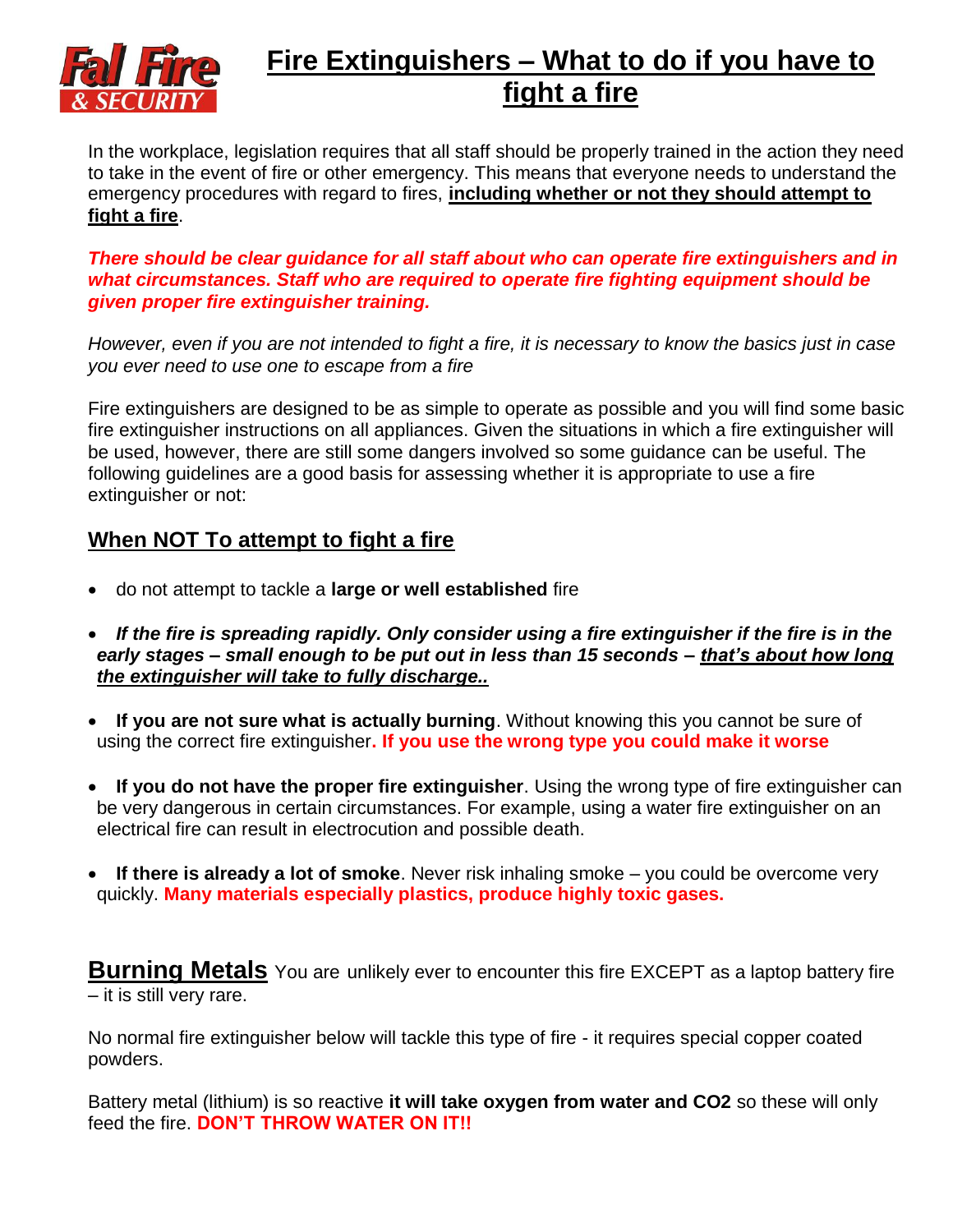#### *WHAT SHOULD I DO THEN?*

Keep at least a kilogram of **BONE DRY** SALT or SAND. These are inert to metal fires. If you have one of these types of fires, pour the sand or salt over the fire to completely bury it. This excludes oxygen. Then leave it alone and call the fire service.

|                        | Colours      | $\mathbb{Z}^{ \mathbf{A} }$ | 焊                    | <b>AC</b>          | $\ddot{p}$                 | $\frac{1}{7}$ | 等                           |
|------------------------|--------------|-----------------------------|----------------------|--------------------|----------------------------|---------------|-----------------------------|
| <b>Type</b>            |              | Flammable<br>solid          | Flammable<br>Liquids | Flammable<br>Gases | Flammable<br><b>Metals</b> | Electrical    | Cooking<br>oils and<br>fats |
| Water                  | Red          |                             |                      |                    |                            |               |                             |
| Foam                   | Cream        |                             |                      |                    |                            |               |                             |
| Co2                    | <b>Black</b> |                             |                      |                    |                            |               |                             |
| Dry<br>powder          | <b>Blue</b>  |                             |                      |                    |                            |               |                             |
| Wet<br>Chemical        | Yellow       |                             |                      |                    |                            |               |                             |
| Fire<br><b>Blanket</b> | N/A          |                             |                      |                    |                            |               |                             |

# **How To Use A Fire Extinguisher Safely**

 Before you tackle any fire, ensure you have a safe escape route**. Don't allow the fire to come between you and your exit route.**

#### **FIGHT A FIRE WITH THE FIRE IN FRONT OF YOU AND YOUR ESCAPE ROUTE BEHIND YOU so you can RUN!**

 If at all possible, keep someone else with you, in case you need assistance or someone to get help if the fire has spread rapidly or it is starting to, give up and get out.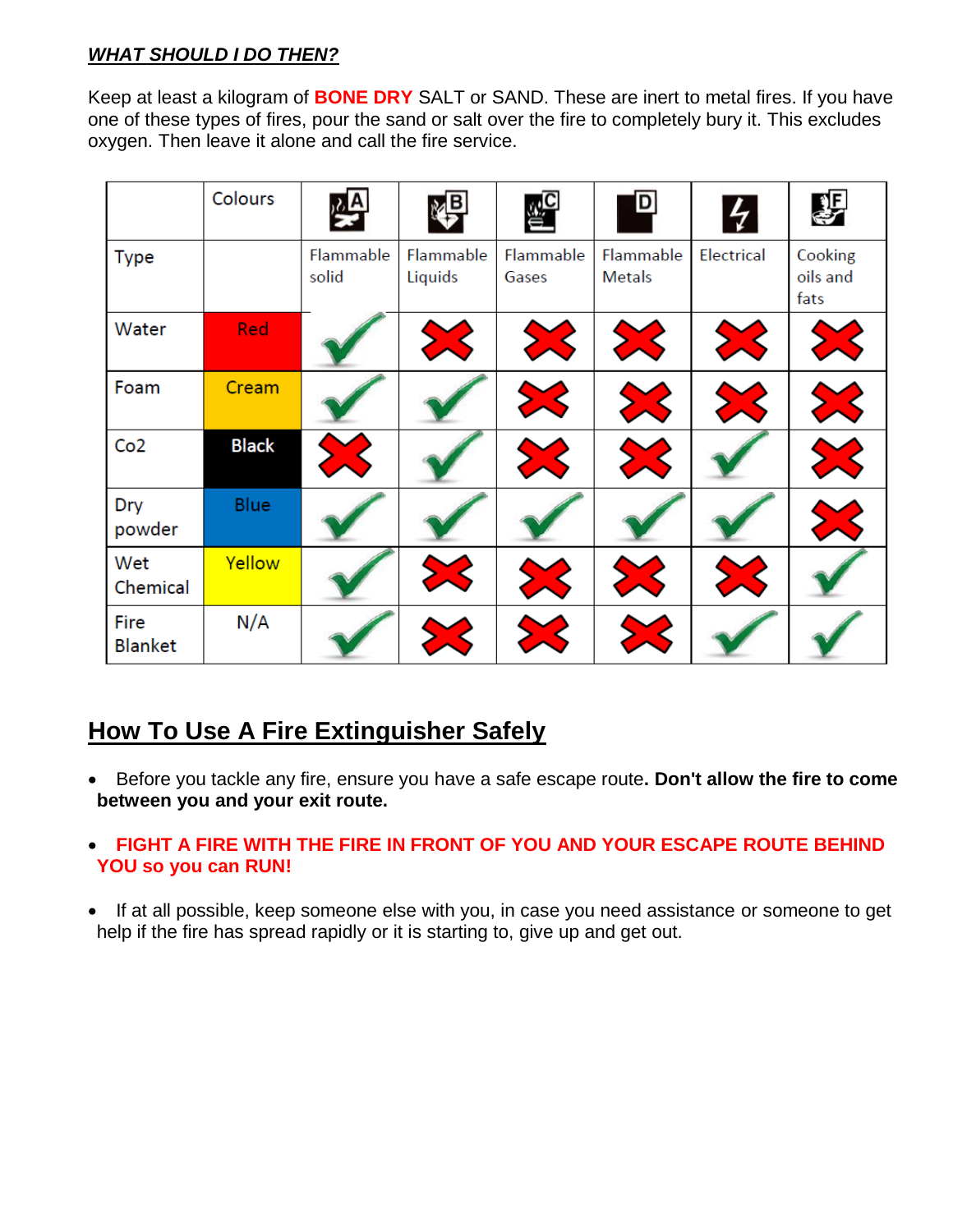There is a well known acronym to help you remember the basic safety rules for using the most common types of fire extinguisher:

# **PASS: Pull, Aim, Squeeze, Sweep**

**PULL** out the pin in the top of the fire extinguisher.

**AIM** the nozzle at the base of the fire. Stand about eight feet from the fire and

**SQUEEZE** the fire extinguisher handle to discharge it. Release the handle again to stop.

**SWEEP** the nozzle back and forth across the lower part of the fire. Watch carefully after extinguishing the fire in case it re-ignites.

#### **How To Use A Water Extinguisher**

#### **Warning Do not use on electrical fires of burning oil or fat**.

#### **How To Use**

Direct the jet of water at the base of the fire and move it back and forth across the fire.

Ensure all areas of the fire are out and check for hot spots after it appears to be extinguished

If the fire is spreading vertically, start at the lowest point and work upwards.

# **How To Use A [Carbon Dioxide Fire Extinguisher](http://www.fire-riskassessment.com/fire-extinguishers/carbon-dioxide-fire-extinguisher.html)**

#### **Warning**

**Do not use on burning deep fat fryers** as the force of the jet will splatter burning oil everywhere. Carbon dioxide extinguishers are not very effective at cooling fires, so check carefully afterwards in case of reignition. Carbon Dioxide is harmful in quantity, so care must be taken if used in a confined space. Ensure that the area is well ventilated as soon as possible after use. **Take care not to hold the discharge horn as this can become very cold and cause burns.**

#### **How To Use**

Direct the horn at the base of the fire and move across in a sweeping motion.

When the fire appears to be out, check for a while afterwards for any areas of remaining fire and use the extinguisher again if necessary.



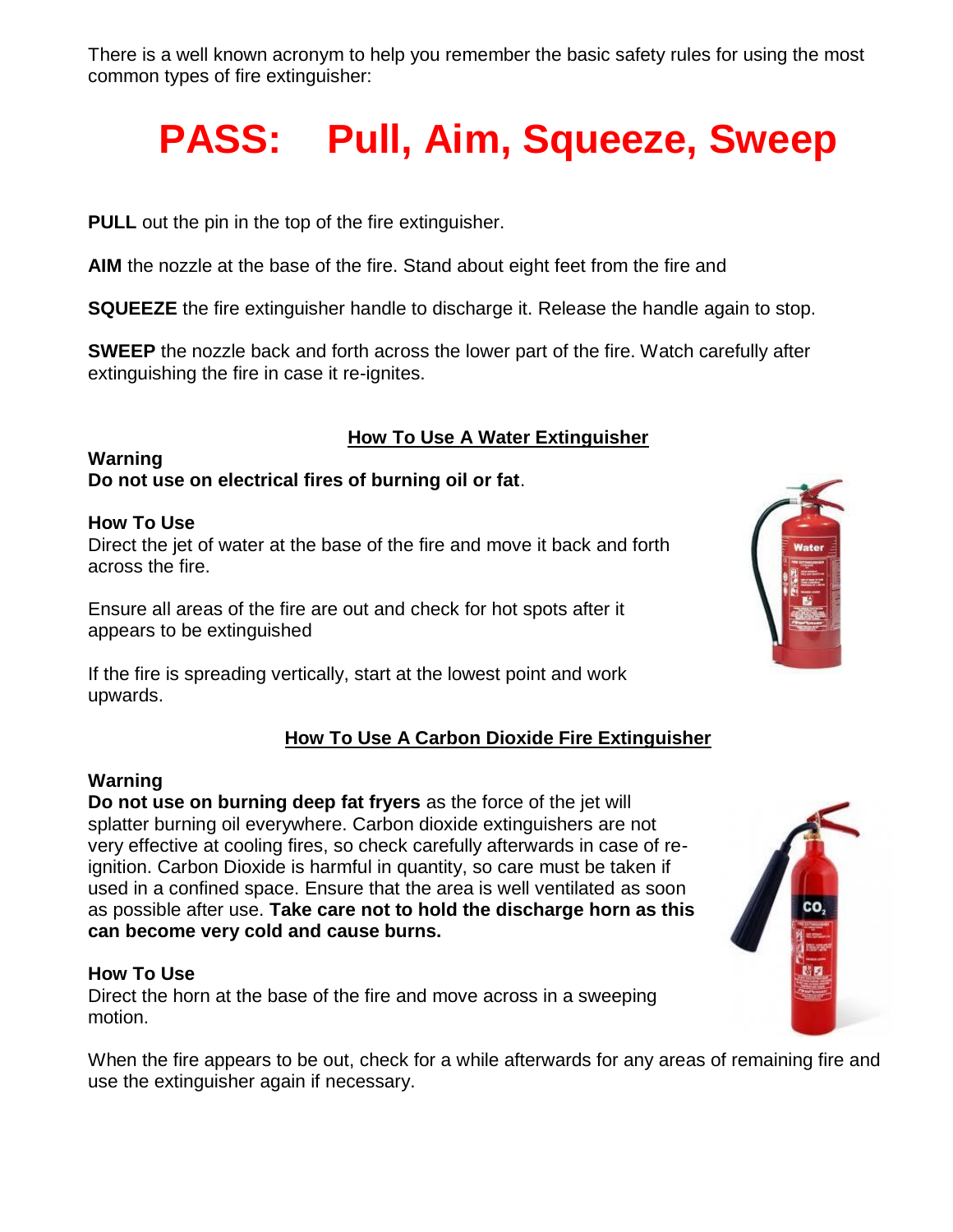# **How To Use A Foam Fire Extinguisher**

# **Warning**

**Do not use on deep fat fryer fires.** On burning liquids do not aim the foam directly into the liquid as this will send it into the liquid and make it ineffective. It could also cause splashing and therefore spread the fire around.

# **How To Use**

Where the burning liquid is inside a container, direct the jet of foam at the inside edge of the container or another vertical surface joining onto the container. This breaks the jet and allows the foam to flow gently over the surface of the liquid, smothering the fire.

If the above is not possible, the jet of foam should be directed from a distance in a sweeping motion so that it drops down onto the surface of the fire without breaking it up.

# **How To Use A [Dry Powder Fire Extinguisher](http://www.fire-riskassessment.com/fire-extinguishers/dry-powder-fire-extinguisher.html)**

#### **Warning**

Powder fire extinguishers are very versatile, but they do not cool fires very effectively, or penetrate electrical equipment very well, so there is a danger of fires starting up again after they appear to be out.

#### **How To Use**

For fires on solid materials aim at the base of the fire and sweep across the fire in a steady motion.

On fires involving liquids in containers or spilt liquids, the jet of powder should be directed at the nearest edge of the fire, and a sweeping motion used to work backwards from there.

If the fire involves a flowing liquid, direct the jet at the base of the flames and sweep upwards.

Before using on electrical fires, disconnect the power supply.

When the fire appears to be out, allow the area to clear and check for any areas of remaining fire and use the extinguisher again.

# **How To Use A Wet Chemical Fire Extinguisher**

#### **Warning**

These are the only type of fire extinguishers that **should** be used on deep fat fires.

#### **How To Use**

Use the extended applicator or lance to apply the chemical in a slow circular movement.